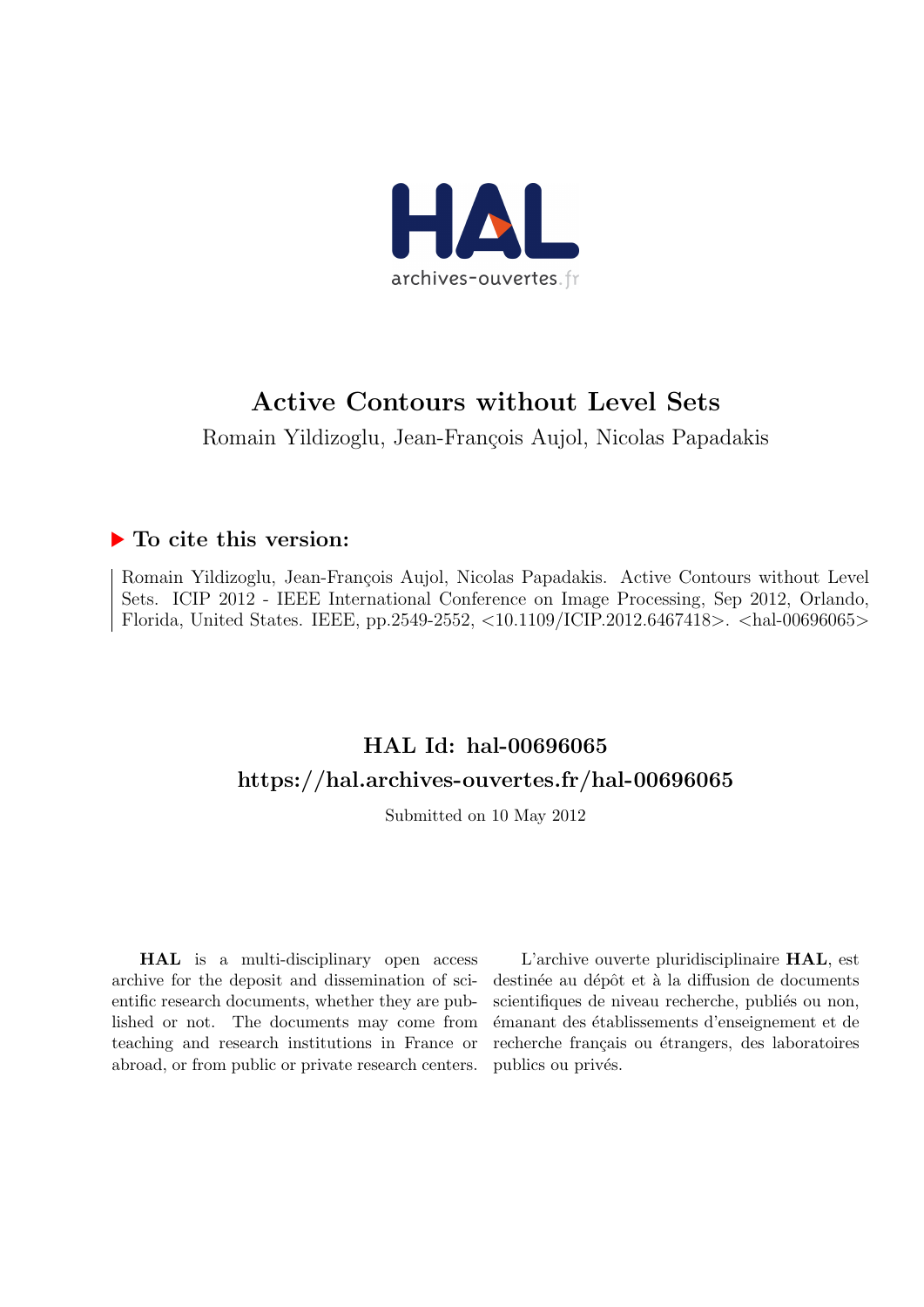### ACTIVE CONTOURS WITHOUT LEVEL SETS

*Romain Yildizoglu, Jean-Franc¸ois Aujol*

Univ. Bordeaux, IMB, UMR 5251 F-33400 Talence, France.

## ABSTRACT

This paper deals with the problem of segmenting an image with active contours. We explain how recent convexification methods allow now to use active contours without level sets with simple and efficient first order schemes. We recall different algorithms proposed in the literature, and we propose a new variant. Numerical experiments in 2D and 3D confirm the interest of the approach.

*Index Terms*— Segmentation, active contours, convexification, total variation

## 1. INTRODUCTION

Segmentation remains one of the main problem in image processing . Numerous methods have been proposed to tackle this issue during the last 25 years. A very popular class of approaches are the one relying on active contour description with snakes [1, 2], level set representations [3, 4] or graph modeling [5, 6]. Our topic here is to sum up the different variational approaches that have raised so far with respect to active contour models. More precisely, we fill focus on the simple binary segmentation problem, known as the twophase piecewise constant Mumford-Shah problem, defined as follows. Let us denote by  $I : x \in \Omega \mapsto [0; 1]$  a gray-scale image of interest defined on the domain  $\Omega \subset \mathbb{R}^2$ . The binary segmentation problem consists in estimating a binary mask  $u : x \in \Omega \mapsto \{0, 1\}$ , that separates I into two different areas corresponding to 2 mean colors  $c_1$  and  $c_2$ . The problem can be formalized as a minimization problem:

$$
(u^*, c_1^*, c_2^*) = \underset{u \in \{0;1\}^{|\Omega|}, c_1 \in [0;1], c_2 \in [0;1]}{\operatorname{argmin}} J(u, c_1, c_2),
$$

where the energy  $J$  is defined as:

$$
J(u, c_1, c_2) = \int_{\Omega} |Du| + \lambda \int_{\Omega} |I(x) - c_1|^2 u(x) dx
$$
  
+  $\lambda \int_{\Omega} |I(x) - c_2|^2 (1 - u(x)) dx,$  (1)

and  $\lambda \geq 0$  weights the influence of the data term with respect to the penalization of the perimeter of the segmented area  $S_u = \{x, u(x) = 1\}$ . As u is binary, the contour length  $|\partial S_u|$ is given by the total variation of u,  $\int_{\Omega} |Du|$  [7]. Notice that in

*Nicolas Papadakis*

## CNRS, LJK, UMR 5224, MOISE (INRIA/LJK) 38041 Grenoble, France

the case when u is smooth, then  $\int_{\Omega} |Du| = \int_{\Omega} |\nabla u| dx$ . The two last energy terms model the image  $I$  with two homogeneous regions characterized by  $c_1$  in the segmented area  $S_u$ and  $c_2$  in its complementary region  $\Omega \backslash S_u = \{x, u(x) = 0\}.$ In the case when  $c_1$  and  $c_2$  are fixed, it is a straightforward application of the direct method of calculus of variations to show that there exists a minimizer for problem (1) [8].

Considering the variables separately, the energy is convex in u and in  $(c_1, c_2)$ . It is nevertheless not convex in  $(u, c_1, c_2)$ . As a consequence, an alternative minimization scheme has to be considered. When  $u$  is fixed, an explicit expression of the optimal values of  $c_1$  and  $c_2$  can be computed by derivating (1). On the other hand, minimizing such energy with respect to  $u$ and within a variational framework is limited by two main technical issues. First of all, the binary unknown  $u$  does not live in a continuous space. Then, the analytic derivation of the regularization term gives the curvature  $div\left(\frac{\nabla u}{|\nabla u|}\right)$ , that is not defined everywhere and involves numerical approximations at points x such that  $|\nabla u(x)| = 0$ .

In the following, we will chronologically review some main approaches allowing to compute  $u$  within a variational framework, and propose a new algorithm (11). It is interesting to see how the two previously introduced issues have been successively solved, and how the resulting algorithms are each time not only more accurate but also faster, more stable and simpler to parametrize.

## 2. CHAN-VESE LEVEL SET FORMULATION

In their seminal paper [4], Chan and Vese proposed to solve this problem using a level set formulation. Introducing the surface  $\phi$  whose 0 level represents the contour of interest, we can define the binary function  $u(x) = H(\phi(x))$ , where  $H(.)$ is the Heaviside function that is 1 if its argument is positive and 0 otherwise. Reformulating problem (1) in terms of  $\phi$ , that now lives in a continuous space, we get:

$$
J(\phi) = \int_{\Omega} |\nabla H(\phi(x))| dx + \lambda \int_{\Omega} |I(x) - c_1|^2 H(\phi(x)) dx
$$
  
+  $\lambda \int_{\Omega} |I(x) - c_2|^2 (1 - H(\phi(x)))) dx.$  (2)

The contour length penalization term can be then rewritten as:  $\int_{\Omega} |\nabla H(\phi(x))| dx = \int_{\Omega} \delta(\phi) |\nabla \phi(x)| dx$ , where  $\delta(y)$  (the derivative of the Heaviside function) is the Dirac distribution.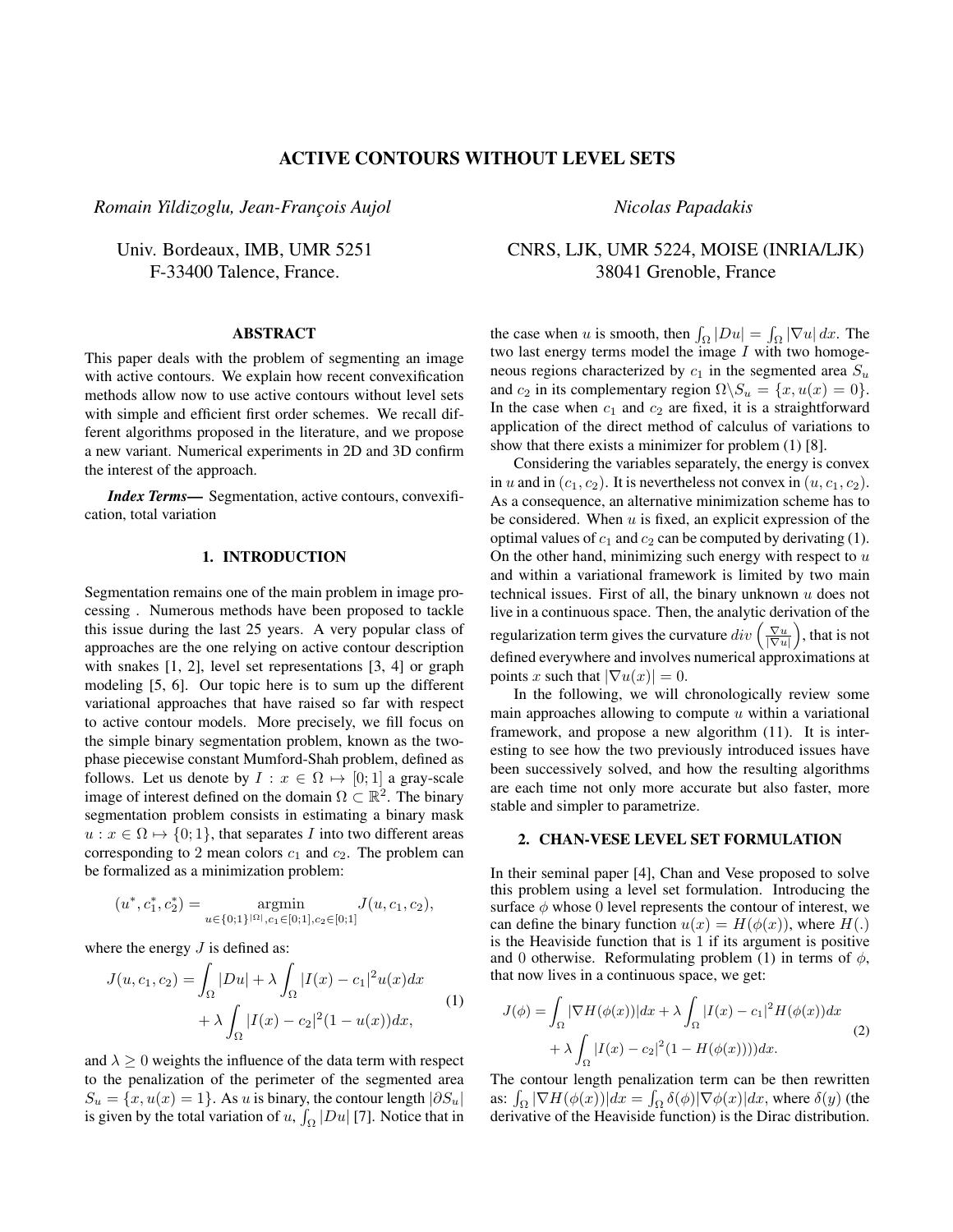For numerical purposes due to the computation of the Dirac distribution, a regularization of the Heaviside function is needed. Given  $\epsilon > 0$ , the final modeling considers  $C^2$  approximations  $H_{\epsilon}(y)$  and  $\delta_{\epsilon}(y)$  to extend the support of these functions and thus be able to perform discrete computations. In order to deal with the non differentiability of the Total Variation, a regularization of the term may also be relevant by defining  $|\nabla \phi|_{\eta} = \sqrt{\phi_x^2 + \phi_y^2 + \eta^2}$ , for  $0 < \eta < 1$ .

With all these approximations, one can compute the Euler-Lagrange derivatives to design an iterative minimizing algorithm. Introducing an artificial time step  $\tau$  and given an initialization  $\phi^0(x)$ , the gradient descent approach leads to, for  $k \geq 0$ :  $\phi^{k+1} = \phi^k - \tau \partial_{\phi^k} J(\phi^k)$ . We then have

$$
\phi^{k+1} = \phi^k + \tau \delta_{\epsilon}(\phi^k) \left[ div \left( \frac{\nabla \phi^k}{|\nabla \phi^k|_{\eta}} \right) - \lambda (I - c_1)^2 + \lambda (I - c_2)^2 \right].
$$
\n(3)

Notice that the level set function has to be updated into a signed distance function to get an accurate representation of the contour length. As the level set evolves in the neighborhood of its 0 level, such method estimates a local minimum of the energy function that depends on the initialization  $\phi^0$ .

#### 3. NIKOLOVA-ESEDOGLU-CHAN CONVEX FORMULATION

More recently, it was proposed in [8] to relax the binary problem and let  $u(x)$  takes its values in the interval [0; 1]. The relaxed energy  $(1)$  is then convex in  $u$ , defined over the convex function set  $\mathcal{A} := \{u \in BV(\Omega, [0, 1]^{|\Omega|})\}$ . Hence a global optimal solution  $u^*$  may be computed using again a gradient descent scheme:

$$
u^{k+1} = P_{\mathcal{A}}\left(u^k + \tau \left(\operatorname{div}\left(\frac{\nabla u}{|\nabla u|_{\eta}}\right) - \lambda (I - c_1)^2 + \lambda (I - c_2)^2\right)\right),\tag{4}
$$

the solution being projected onto the the convex set  $A$  after each iteration through  $P_A(u) = \min(\max(u, 0), 1)^1$ .

To recover a binary map  $u$  from the global optimal solution  $u^*$  of the relaxed energy function, one can use a useful theorem (see [8, 9]), based on the co-area formula. It shows that for almost any threshold  $\mu \in (0,1)$ , the characteristic function  $u_{\mu} = H(u^* - \mu)$  is also a global minimum of the original binary energy function (1). Remark that the solution  $u^*$  is in practice binary almost everywhere, but there is no proof of such a conjecture. This remarkable result has led to numerous applications in computer vision (see e.g. [10]).

Notice that the problem has been reformulated in [11] in order to be convex with respect to  $u$ ,  $c_1$  and  $c_2$ . Using the strategy of [9], the problem complexity is increased by adding two new dimensions corresponding to the discrete possible values of  $c_1$  and  $c_2$ . We will not detail this approach, as it involves a huge computational cost for accurate estimations of  $c_1$  and  $c_2$ .

## 4. DUAL FORMULATION OF THE CONVEX PROBLEM

The previous formulation still involves the regularization of the Total Variation  $|\nabla u|_n$ , defined for functions u taking their values in the continuous interval [0; 1]. Assuming periodic or homogeneous Dirichlet boundary conditions over ∂Ω, an idea is then to consider the dual formulation of the Total Variation given by [12]:

$$
\int_{\Omega} |Du| = \sup_{\mathbf{z} \in \mathcal{B}} \int_{\Omega} u \, div(\mathbf{z}) dx \tag{5}
$$

where the dual variable z is a vector defined in the unit circle with  $\mathcal{B} = {\mathbf{z} = (z_1, z_2), |\mathbf{z}| = \sqrt{z_1^2 + z_2^2} \leq 1}.$  If u is regular, then we have  $\int_{\Omega} |Du| = \sup_{\mathbf{z} \in \mathcal{B}} \int_{\Omega} \nabla u \cdot \mathbf{z} dx$ . This dual formulation allows to represent with z the unit vector direction of  $\nabla u$  and will be the key point for dealing with the non differentiability that happens when  $|\nabla u| = 0$ . Fixing  $c_1$ and  $c_2$ , we get the following minimization problem:

$$
(u^*,\mathbf{z}^*) = \underset{u \in \mathcal{A}}{\operatorname{argmin}} \ \ \underset{\mathbf{z} \in \mathcal{B}}{\operatorname{argmax}} J(u,z),
$$

where the energy  $J$  is defined as:

$$
J(u, \mathbf{z}) = \int_{\Omega} u \, div(\mathbf{z}) dx + \lambda \int_{\Omega} |I(x) - c_1|^2 u(x) dx
$$
  
+  $\lambda \int_{\Omega} |I(x) - c_2|^2 (1 - u(x)) dx.$  (6)

This energy is now continuously differentiable in  $(u, z)$ .

#### 4.1. Minimization and convergence

Following the works of Pock and al. [10, 13], the energy (6) can be minimized with the parallelizable Arrow-Hurwicz algorithm [14], also known as the first-order Primal-Dual proximal point method [12, 15, 16], that consists of alternate maximizations over  $z \in B$  and minimizations over  $u \in A$ . Introducing two time steps  $\tau_u$  and  $\tau_z$  and starting from an initialization  $(u^0, z^0)$ , the process reads, for  $k \geq 0$ :

$$
\begin{cases} \mathbf{z}^{k+1} = P_{\mathcal{B}}(\mathbf{z}^k + \tau_{\mathbf{z}} \nabla u^k) \\ u^{k+1} = P_{\mathcal{A}}(u^k + \tau_u(div(\mathbf{z}^{k+1}) - \lambda(I - c_1)^2 + \lambda(I - c_2)^2)), \end{cases} \tag{7}
$$

where the projections over the convex set  $\beta$  is given by:

$$
P_{\mathcal{B}}(\mathbf{z}) = \begin{cases} \mathbf{z} & \text{if } |\mathbf{z}| \le 1 \\ \frac{\mathbf{z}}{|\mathbf{z}|} & \text{otherwise.} \end{cases}
$$
 (8)

It was recently demonstrated in [13] that the previous Primal-Dual algorithm converges to the exact optimal solution  $u^*$  at the rate  $O(1/\sqrt{N})$ , for iteration N. It was shown that the Primal-Dual (7) corresponds to the specific case  $\theta = 0$  of the more general algorithm defined for any  $\theta \in [0; 1]$  that converges at the rate  $O(1/N)$  for  $\theta > 0$ :

$$
\begin{cases}\n\mathbf{z}^{k+1} = P_{\mathcal{B}}(\mathbf{z}^k + \tau_{\mathbf{z}} \nabla u^k) \\
\tilde{u}^{k+1} = P_{\mathcal{A}}(\tilde{u}^k + \tau_u (div(\mathbf{z}^{k+1}) - \lambda (I - c_1)^2 + \lambda (I - c_2)^2)) \\
u^{k+1} = \tilde{u}^{k+1} + \theta (\tilde{u}^{k+1} - \tilde{u}^k),\n\end{cases} \tag{9}
$$

with the initialization  $\tilde{u}^0 = u^0$  and some conditions over  $\tau_u$ and  $\tau_z$  that are detailed below.

<sup>&</sup>lt;sup>1</sup>The authors also propose a non constraint formulation of the problem that directly deals with values of  $u$  in [0; 1].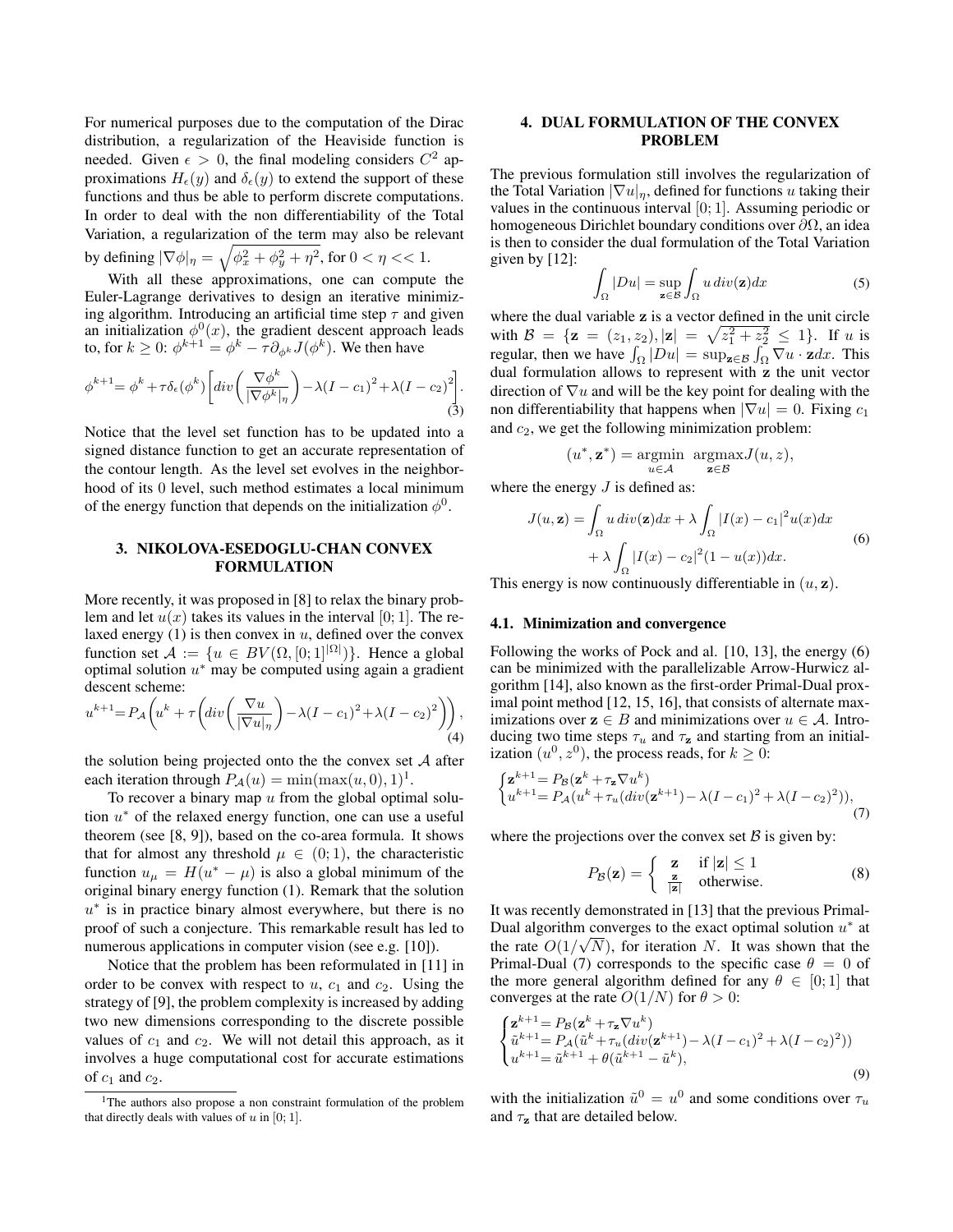#### 4.2. Numerical implementation

In order to implement all the above mentioned algorithms, we need to describe the discretization of the involved gradient and divergence operators. To have an exact representation of the relation (5), the discretization of the following scalar product must be checked:  $\langle u, div(\mathbf{z}) \rangle = - \langle \nabla u, \mathbf{z} \rangle$ ,  $\forall u \in A$ ,  $z \in B$ . We now consider the discrete regular grid  $(i, j), 1 \leq i \leq L, 1 \leq j \leq M$  representing the domain  $\Omega$ . Looking at the discrete gradient operator as a vector of matrices  $\nabla = [D_x; D_y]^T$ , the chosen discretizations should check:  $\langle D_x u, z_1 \rangle + \langle D_y u, z_2 \rangle = \langle u, D_x^T z_1 + D_y^T z_2 \rangle$ . To that end, one can consider finite differences and take  $\nabla u(i, j) = [u_x^+(i, j), u_y^+(i, j)]^T$  where the gradient with respect to the first dimension reads

$$
u_x^+(i,j) = \begin{cases} u(i+1,j) - u(i,j) & \text{if } 1 \le i < M, \\ 0 & \text{if } i = M. \end{cases}
$$

The corresponding divergence operator is given by  $div(\mathbf{z}) =$  $(z_1)_x^- + (z_2)_y^-$ , the gradient over the first dimension taken as:

$$
z_x^-(i,j) = \begin{cases} z(i,j) & \text{if } i = 1, \\ z(i,j) - z(i-1,j) & \text{if } 1 < i < M, \\ -z(i-1,j) & \text{if } i = M. \end{cases}
$$

#### 4.3. Narrow band: local minima vs dimension reduction

When dealing with large images or even 3D images, as can be provided by MRI, local convergence can be an advantage to achieve segmentation in real time. With an adequate initialization, the local Chan and Vese method can segment a specific object even if there exists other regions in the image with similar color properties. On the other hand, the convex formulations permit to compute a global optimal solution but can not segment one single object. In this convex case, as the obtained solution should be binary almost everywhere, the algorithm will mainly acts at the boundaries of the segmented regions after a few iterations,. For these reasons, Baeza et al. proposed in [17] to define a narrow band method in order to speed up the process in case of high dimensional problems. However, such approach does not permit to compute a global minimum anymore. The corresponding intuitive algorithm is as follows. Lets  $\mathbf{u}_0$  be an initial binary segmentation, a narrow band  $B_0 \subset \Omega$  is defined in the spatial domain, around the boundaries  $\partial S_{\mathbf{u}_0}$  of the corresponding region  $S_{\mathbf{u}_0}$ . The size of the narrow band is parametrized with  $\beta > 0$  as:

$$
B_0 = \{ x \in \Omega, \min_{y \in S_{\mathbf{u}_0}} |x - y| < \beta \}.
$$

The recursive algorithm then consists in computing a first solution  $u^*$  evolving only in  $B_0$  and with fixed values in  $\Omega \backslash B_0$ . At convergence, the solution is binarized to obtained  $\mathbf{u}_1$  that is used to define a new narrow band  $B_1$  and so on... An additional term to the energy is necessary to make the process converge to a binary solution and prevent from narrow band cycles. At narrow iteration l performing into the band  $B_l$  defined at the neighborhood of the binary previous solution  $\mathbf{u}_l$ , and introducing  $\gamma > 0$ , the energy to minimize for  $l \geq 0$  is:

$$
J(u, \mathbf{z}) = \int_{B_l} u \operatorname{div}(\mathbf{z}) dx + \lambda \int_{B_l} |I(x) - c_2|^2 (1 - u(x)) dx
$$
  
+ 
$$
\lambda \int_{B_l} |I(x) - c_1|^2 u(x) dx + \frac{\gamma}{2} \int_{B_l} |u - \mathbf{u}_l|^2 dx,
$$
  
(10)

with  $u(x) = \mathbf{u}_l(x)$ , for  $x \in \Omega \backslash B_l$ . The three last terms of this energy that correspond to the data now forms a uniformly convex operator with respect to  $u$ , with convexity parameter  $\gamma$ . As a consequence, the accelerated version of the Chambolle-Pock algorithm [13] can be considered to reach the rate of convergence  $O(1/N^2)$  for the minimization inside the narrow band. Considering  $\tau_u^0 \tau_z^0 < 1/8$  and initializing  $u^0 = \tilde{u}^0 = \mathbf{u}_l$ , the new algorithm to find the optimal solution inside the band  $B_l$  reads:

$$
\begin{cases}\n\mathbf{z}^{k+1} = P_{\mathcal{B}}(\mathbf{z}^{k} + \tau_{\mathbf{z}}^{k} \nabla u^{k}) \\
\tilde{u}^{k+1} = P_{\mathcal{A}}\left(\frac{\tilde{u}^{k} + \tau_{u}^{k}(div(\mathbf{z}^{k+1}) - \lambda(I - c_{1})^{2} + \lambda(I - c_{2})^{2} + \gamma \mathbf{u}_{l})}{1 + \tau_{u}^{k} \gamma}\right) \\
\theta^{k} = 1/\sqrt{1 + 2\gamma \tau_{u}^{k}}, \tau_{u}^{k+1} = \theta^{k} \tau_{u}^{k}, \tau_{\mathbf{z}}^{k+1} = \tau_{\mathbf{z}}^{k} / \theta^{k} \\
u^{k+1} = \tilde{u}^{k+1} + \theta^{k}(\tilde{u}^{k+1} - \tilde{u}^{k}).\n\end{cases} (11)
$$

At convergence, the obtained solution  $u^*$  is binarized to define the next estimate  $u_{l+1}$ . To ensure the convergence of such an algorithm, the authors of [17] also showed that the binarization should be done carefully. More precisely, one should take  $\nu \ll 1$  and choose the binarization threshold  $\mu$ from among the two possible values  $\mu = \nu$  and  $\mu = 1$  –  $\nu$ , the one corresponding to the smaller energy (10). Notice that in practice, taking a fixed threshold does not perturb the convergence process.

#### 5. EXPERIMENTS AND COMPARISONS

We compare the following algorithms: CV stands for the Chan-Vese approach (equation (3)); NEC stands for the Nikolova-Esedoglu-Chan approach (equation (4)); AH stands for the Arrow Hurwicz primal dual algorithm (7); CP stands for the Chambolle-Pock algorithm (9).

Fig. 1 presents a first segmentation result on a noisy synthetic image ( $c_1 = 50$ ,  $c_2 = 100$  and  $\sigma = 35$ ). The non convex CV algorithm is limited by the initialization and cannot segment entirely the objects, the level set evolution being stopped by local noisy fronts (the initialization choice can also have a dramatic influence on the computation time). Table 1 (left) displays comparison results between CV, CEN, AH and CP algorithms for noisy data obtained with  $\sigma = 15$ . It gives the computation time with respect to the size of a synthetic image. It shows that the primal dual approaches (AH and CP) are clearly much faster than the other algorithms. Table 1 (right) shows the evolution of the number of missegmented pixels with respect to the SNR of the image. The primal dual approaches (AH and CP) seem to be more robust.



Fig. 1. Examples of the 2D segmentations obtained with the CV and the convex approach (CP) on a synthetic image.

Of course,  $c_1$  and  $c_2$  can be updated within the iterations as in [4] (but problem  $(6)$  is not convex with respect to  $u$ ,  $z$ ,  $c_1$  and  $c_2$ ). Nevertheless, this has not been a problem from